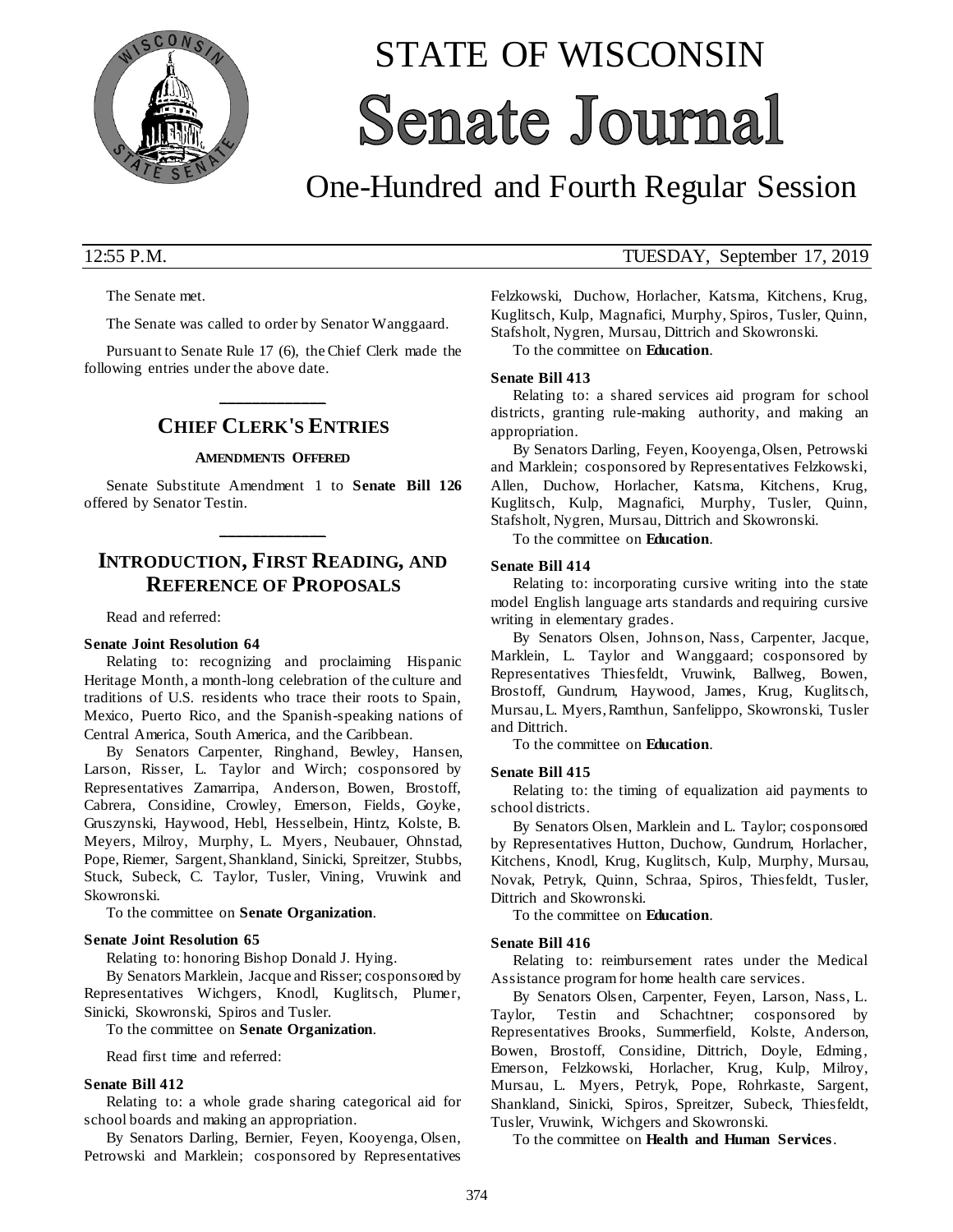#### **Senate Bill 417**

Relating to: faculty tenure and probationary appointments at University of Wisconsin System institutions and granting rule-making authority.

By Senators Risser, Erpenbach, Hansen, Bewley, Ringhand and L. Taylor; cosponsored by Representatives Hesselbein, Emerson, Stubbs, Vining, Hebl, Zamarripa, Anderson, Sargent, Bowen, Sinicki, Shankland, Spreitzer, Subeck, Considine, Billings, Neubauer, Vruwink, L. Myers, Ohnstad, Fields, C. Taylor, Pope and Brostoff.

To the committee on **Universities, Technical Colleges, Children and Families**.

#### **Senate Bill 418**

Relating to: right to specific staffing arrangements for certain patients in an intensive treatment program.

By Senators Kooyenga, Craig, Nass and Olsen; cosponsored by Representatives Hutton, Sinicki, Allen, Brooks, Brandtjen, Dittrich, Kuglitsch, Mursau, Novak, Skowronski, Steffen, Tittl and Wichgers.

To the committee on **Health and Human Services**.

#### **Senate Bill 419**

Relating to: eliminating certain abortion prohibitions.

By Senators Risser, Johnson, Bewley, Carpenter, Erpenbach, Larson, Miller, Ringhand, Shilling, Smith, L. Taylor and Wirch; cosponsored by Representatives Subeck, C. Taylor, Zamarripa, Anderson, Billings, Bowen, Brostoff, Considine, Crowley, Emerson, Fields, Hesselbein, Hintz, Kolste, B. Meyers, L. Myers, Milroy, Neubauer, Ohnstad, Pope, Sargent, Shankland, Sinicki, Spreitzer, Stubbs, Stuck, Goyke, Gruszynski, Haywood, Hebl, Riemer, Vruwink, McGuire, Cabrera and Vining.

To the committee on **Government Operations , Technology and Consumer Protection**.

#### **Senate Bill 420**

Relating to: teen dating violence prevention education.

By Senators Petrowski, Shilling, Johnson, Larson, Risser, Schachtner and Wirch; cosponsored by Representatives Sargent, Spiros, Anderson, Billings, Bowen, Crowley, Fields, Gruszynski, Kerkman, Mursau, Novak, Ohnstad, Sinicki, Skowronski, Spreitzer, Stubbs, Subeck, C. Taylor, Vining, Zimmerman, Milroy and Neubauer.

To the committee on **Education**.

#### **Senate Bill 421**

Relating to: prohibiting consideration of the conviction record of an applicant for employment before the applicant has been selected for an interview.

By Senators L. Taylor, Carpenter, Ringhand, Wirch and Johnson; cosponsored by Representatives C. Taylor, Stubbs, Hebl, Anderson, Crowley, Zamarripa, Sinicki, Bowen, L. Myers, Considine, Spreitzer, Neubauer, Billings, Sargent, Subeck, Ohnstad, Emerson, Cabrera, Gruszynski and Brostoff.

To the committee on **Labor and Regulatory Reform**.

#### **Senate Bill 422**

Relating to: time for issuing a certificate of election.

By Senators Bernier and Stroebel; cosponsored by Representatives Magnafici, Kulp, Gundrum, Brooks, Thiesfeldt and Knodl.

#### To the committee on **Elections, Ethics and Rural Issues**.

#### **Senate Bill 423**

Relating to: lead testing of potable water sources in certain schools; providing loans for lead remediation in certain schools; and providing an exception to referendum restrictions for lead remediation.

By Senators Cowles, Johnson, Petrowski, Miller, Carpenter, Feyen, Larson, Olsen, Risser, Smith, L. Taylor, Testin and Wirch; cosponsored by Representatives Thiesfeldt, C. Taylor, Kitchens, Pope, Anderson, Ballweg, Billings, Bowen, Brostoff, Emerson, Fields, Gruszynski, Haywood, Kolste, Kulp, Milroy, Mursau, L. Myers, Neubauer, Novak, Ohnstad, Sargent, Shankland, Sinicki, Spreitzer, Steffen, Stubbs, Subeck, Summerfield, Vining, Vruwink, Zamarripa and Skowronski.

To the committee on **Natural Resources and Energy**.

#### **Senate Bill 424**

Relating to: testing for lead in drinking water in facilities used for recreational and educational camps and child care.

By Senators Cowles, Johnson, Petrowski, Miller, Carpenter, Feyen, Larson, Olsen, Risser, Smith, L. Taylor, Testin and Wirch; cosponsored by Representatives Thiesfeldt, C. Taylor, Kitchens, Ohnstad, Anderson, Ballweg, Billings, Bowen, Brostoff, Emerson, Fields, Gruszynski, Haywood, Kolste, Kulp, Milroy, Mursau, L. Myers, Neubauer, Novak, Sargent, Shankland, Sinicki, Spreitzer, Steffen, Stubbs, Subeck, Summerfield, Vining, Vruwink, Zamarripa and Skowronski.

To the committee on **Natural Resources and Energy**.

#### **Senate Bill 425**

Relating to: creating an individual income tax deduction for certain income earned by an individual from the practice of psychiatry.

By Senator Bernier; cosponsored by Representatives Tittl, Dittrich, Edming, James, Kulp, Petryk, Rohrkaste, Thiesfeldt, VanderMeer and Skowronski.

To the committee on **Agriculture, Revenue and Financial Institutions**.

#### **Senate Bill 426**

Relating to: incentives for paying tipped employees the minimum wage, not including tips.

By Senators Larson, L. Taylor, Smith, Ringhand, Johnson and Carpenter; cosponsored by Representatives Brostoff, Sinicki, Anderson, Hebl, C. Taylor, Bowen, Crowley and Fields.

To the committee on **Labor and Regulatory Reform**.

#### **Senate Bill 427**

Relating to: increased penalties for crimes against elder persons; restraining orders for elder persons; freezing assets of a defendant charged with financial exploitation of an elder person; sexual assault of an elder person; physical abuse of an elder person; and providing a penalty.

By Senators Testin, Carpenter, Bernier, Nass, Olsen, Petrowski and Wanggaard; cosponsored by Representatives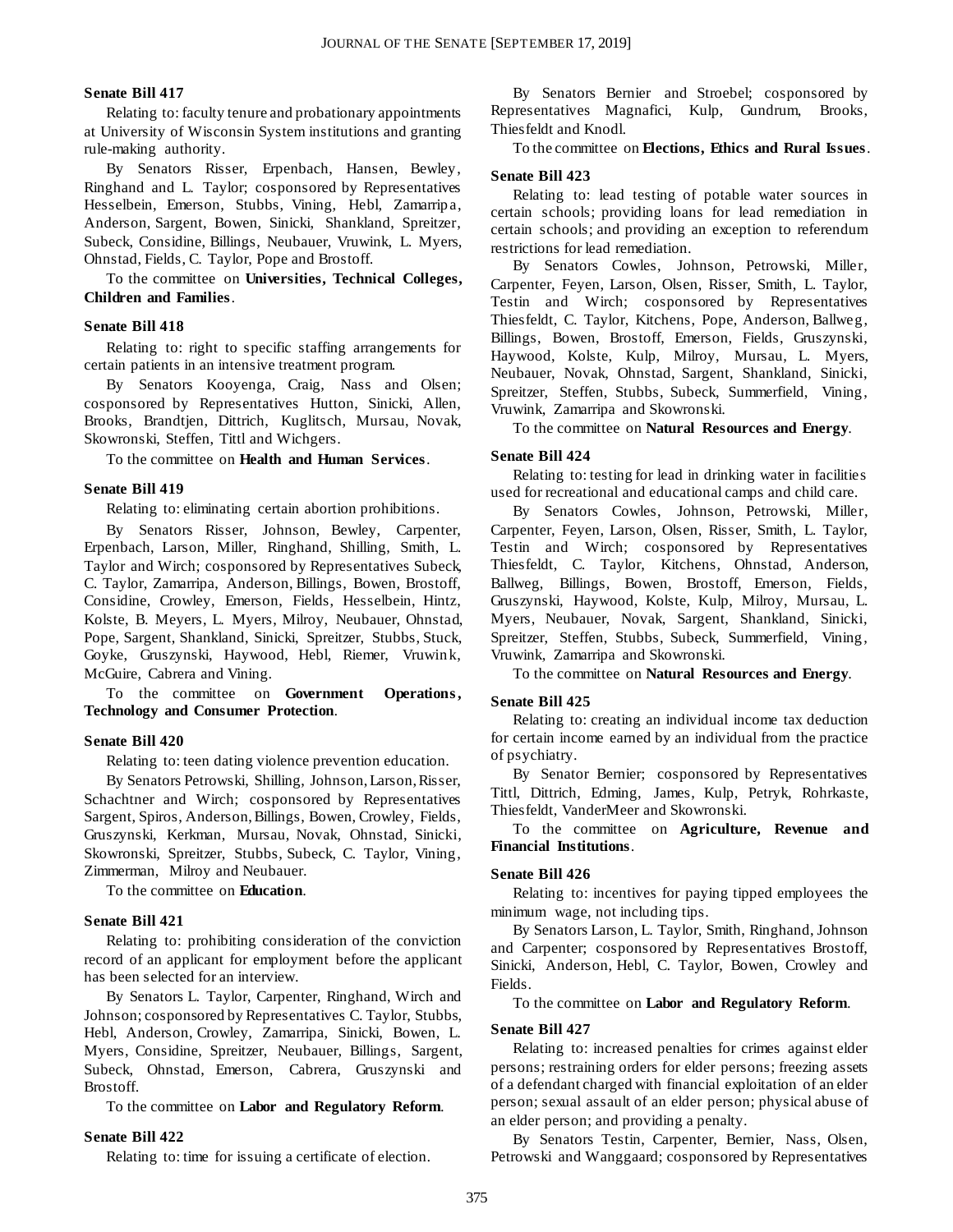Macco, Wittke, Ballweg, Bowen, Brandtjen, Dittrich, Edming, Gundrum, Horlacher, James, Krug, Kulp, Magnafici, Mursau, Novak, Petersen, Petryk, Plumer, Quinn, Ramthun, Rohrkaste, Steffen, Summerfield, Tittl, Tranel and Skowronski.

To the committee on **Judiciary and Public Safety**.

#### **Senate Bill 428**

Relating to: financial exploitation of vulnerable adults with securities accounts, violations of the Wisconsin Uniform Securities Law, granting rule-making authority, and providing a penalty.

By Senators Testin, Carpenter, Bernier, Cowles, Olsen, Petrowski and Wirch; cosponsored by Representatives Macco, Wittke, Bowen, Brandtjen, Dittrich, Edming, Gundrum, Horlacher, James, Katsma, Knodl, Krug, Kulp, Magnafici, Mursau, Novak, Petersen, Petryk, Plumer, Quinn, Ramthun, Rohrkaste, Schraa, Steffen, Summerfield, Thiesfeldt, Tittl, Tranel and Skowronski.

To the committee on **Insurance, Financial Services, Government Oversight and Courts**.

#### **Senate Bill 429**

Relating to: financial exploitation of vulnerable adults.

By Senators Testin, Carpenter, Bernier, Cowles, Feyen, Jacque, LeMahieu, Marklein, Olsen, Petrowski, Stroebel and Wirch; cosponsored by Representatives Macco, Wittke, Bowen, Brandtjen, Dittrich, Duchow, Edming, Gundrum, Horlacher, James, Katsma, Knodl, Krug, Kulp, Kurtz, Magnafici, Mursau, Novak, Petersen, Petryk, Plumer, Quinn, Ramthun, Rohrkaste, Schraa, Steffen, Summerfield, Thiesfeldt, Tittl, Tranel, Tusler and Skowronski.

To the committee on **Insurance, Financial Services, Government Oversight and Courts**.

#### **Senate Bill 430**

Relating to: expediting criminal proceedings when a victim or witness is an elder person and preserving the testimony of a crime victim or witness who is an elder person.

By Senators Testin, Carpenter, Bernier, Jacque, Olsen, Petrowski and Stroebel; cosponsored by Representatives Macco, Wittke, Bowen, Brandtjen, Dittrich, Edming, Gundrum, Horlacher, James, Krug, Kulp, Magnafici, Mursau, Novak, Petersen, Petryk, Plumer, Quinn, Ramthun, Rohrkaste, Schraa, Steffen, Summerfield, Thiesfeldt, Tittl, Tranel and Skowronski.

To the committee on **Insurance, Financial Services, Government Oversight and Courts**.

#### **Senate Bill 431**

Relating to: a contract between a school board and a parent or guardian to transport a pupil to and from school.

By Senator Marklein; cosponsored by Representatives Novak, Duchow, Horlacher, Knodl, Murphy and Skowronski.

To the committee on **Education**.

#### **Senate Bill 432**

Relating to: transfer of the authority to represent the public interest in proceedings under the Children's Code.

By Senators Wanggaard, Nass, Craig, Wirch, Stroebel and Petrowski; cosponsored by Representatives Vos, Wittke,

August, Kerkman, Wichgers, Neubauer, McGuire, Brooks, Kuglitsch, Skowronski, Spiros, Plumer, Born, Dittrich, Tusler, Ohnstad, Sinicki and Subeck.

To the committee on **Insurance, Financial Services, Government Oversight and Courts**.

#### **Senate Bill 433**

Relating to: designating the Wisconsin 9/11 Memorial Highway and directional signage for the Wisconsin 9/11 Memorial and Education Center.

By Senators Stroebel, Darling, Kooyenga, Schachtner, Wanggaard and Wirch; cosponsored by Representatives Ramthun, Brooks, Gundrum, Brandtjen, Born, Anderson, Billings, Brostoff, Doyle, Duchow, Edming, Felzkows ki, Fields, Horlacher, Jagler, James, Katsma, Kitchens, Knodl, Kuglitsch, Kulp, Kurtz, Macco, Milroy, Murphy, Mursau, Neylon, Ohnstad, Oldenburg, Ott, Pronschinske, Quinn, Rohrkaste, Sanfelippo, Schraa, Sinicki, Skowronski, Snyder, Spiros, Summerfield, Tauchen, Tittl, Tranel, Tusler, Vruwink, Wichgers and Zimmerman.

To the committee on **Transportation, Veterans and Military Affairs**.

## **\_\_\_\_\_\_\_\_\_\_\_\_\_ REPORT OF COMMITTEES**

The committee on **Education** reported and recommended:

#### **Assembly Bill 53**

Relating to: pupil records.

#### Concurrence.

Ayes: 7 - Senators Olsen, Darling, Nass, Kooyenga, Bernier, Bewley and Schachtner.

Noes: 2 - Senators Larson and Johnson.

#### **Assembly Bill 54**

Relating to: fire, tornado, and school safety drills for public and private schools.

Concurrence.

Ayes: 9 - Senators Olsen, Darling, Nass, Kooyenga, Bernier, Larson, Bewley, Johnson and Schachtner.

Noes: 0 - None.

#### **Assembly Bill 67**

Relating to: information on the school district and school accountability report.

#### Concurrence.

Ayes: 8 - Senators Olsen, Darling, Nass, Kooyenga, Bernier, Larson, Bewley and Schachtner.

Noes: 1 - Senator Johnson.

*LUTHER OLSEN* Chairperson

## **PETITIONS AND COMMUNICATIONS**

**\_\_\_\_\_\_\_\_\_\_\_\_\_**

Pursuant to Senate Rule 17 (5), Representative Shankland added as a cosponsor of **Senate Bill 142**.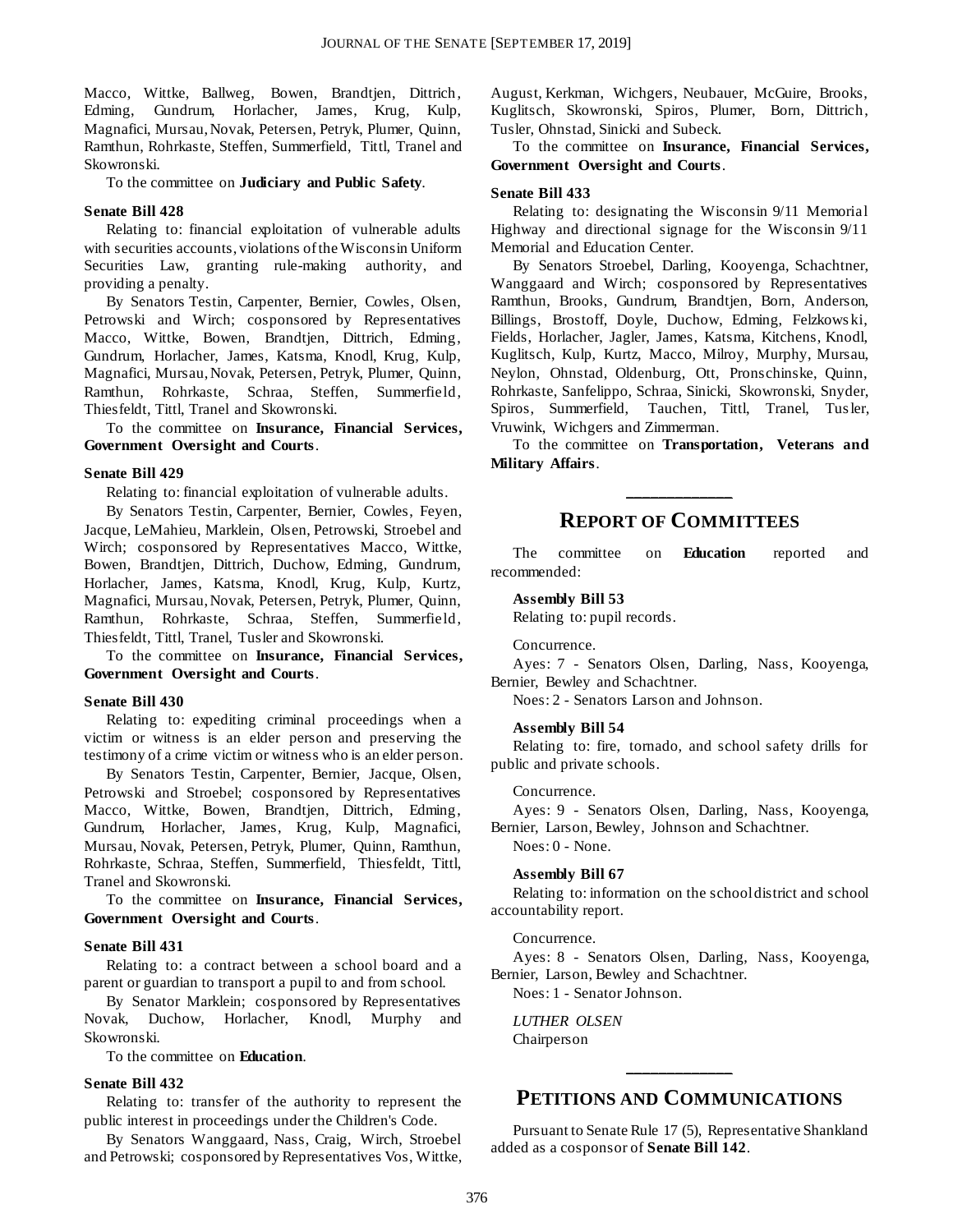Pursuant to Senate Rule 17 (5), Representatives Katsma and B. Meyers added as cosponsors of **Senate Bill 266**.

Pursuant to Senate Rule 17 (5), Representative Shankland added as a cosponsor of **Senate Bill 334**.

Pursuant to Senate Rule 17 (5), Senator Carpenter added as a coauthor of **Senate Bill 344**.

Pursuant to Senate Rule 17 (5), Senator Larson added as a coauthor of **Senate Bill 380**.

Pursuant to Senate Rule 17 (5), Representative Dittrich added as a cosponsor of **Senate Bill 386**.

Pursuant to Senate Rule 17 (5), Senator Larson added as a coauthor of **Senate Bill 390**.

Pursuant to Senate Rule 17 (5), Senator Olsen added as a coauthor of **Senate Bill 433**.

Pursuant to Senate Rule 17 (5), Representative Dittrich added as a cosponsor of **Senate Bill 433**.

Pursuant to Senate Rule 17 (5), Representatives Snyder and Sanfelippo added as cosponsors of **Senate Joint Resolution 65**.

#### **State of Wisconsin Wisconsin Ethics Commission**

**\_\_\_\_\_\_\_\_\_\_\_\_\_**

September 17, 2019

The Honorable, the Senate:

Pursuant to Wis. Stats. §13.685 (7), we are providing the enclosed information. Please visit the Wisconsin Ethics Commission's *Eye on Lobbying* website, [https://lobbying.wi.gov,](https://lobbying.wi.gov/) for more detailed information about lobbyists, lobbying principals (organizations), and state agency liaisons.

Strohl, Joseph Happy Trails, Inc.

Sincerely, *DANIEL A. CARLTON, JR.* Administrator

#### **State of Wisconsin Claims Board**

**\_\_\_\_\_\_\_\_\_\_\_\_\_**

September 12, 2019

Enclosed is the report of the State Claims Board covering the claims heard on August 22, 2019. Those claims approved for payment pursuant to the provisions of s.16.007 and 775.05 Stats., have been paid directly by the Board.

This report is for the information of the Legislature, The Board would appreciate your acceptance and publication of it in the Journal to inform the members of the Legislature.

Sincerely, *AMY KASPER* Secretary

#### **STATE OF WISCONSIN CLAIMS BOARD**

**The State of Wisconsin Claims Board conducted hearings at the State Capitol Building in Madison, Wisconsin, on August 22, 2019, upon the following claims:**

#### **Hearings were conducted for the following claims:**

| <b>Claimant</b>       | <u>Agency</u>  | Amount<br>\$2,799.26 |  |
|-----------------------|----------------|----------------------|--|
| 1. Timothy Jahns      | Administration |                      |  |
| 2. Kip & Nancy Peters | Transportation | \$8,320.23           |  |

#### **The following claims were decided without hearings:**

| Claimant                | <u>Agency</u>                   | Amount     |
|-------------------------|---------------------------------|------------|
| 3. Derrick Sanders      | Innocent Convict \$5,754,965.00 |            |
|                         | Compensation                    |            |
| 4. Tracy B. Anderson    | Corrections                     | \$265.29   |
| 5. Deleon Harland       | Corrections                     | \$36.32    |
| 6. Mario A. Harris, Sr. | Corrections                     | \$269.46   |
| 7. Ralph Jurjens, III   | Corrections                     | \$310.32   |
| 8. Phillip Keller       | Corrections                     | \$54.94    |
| 9. Anthony M. Lee       | Corrections                     | \$189.95   |
| 10. Davon Thompson      | Corrections                     | \$189.26   |
| 11. Larry Whittaker     | Corrections                     | \$156.98   |
| 12. Andrew Whitcomb     | Corrections                     | \$379.27   |
| 13. Deron D. Love       | Corrections                     | \$5,000.00 |
| 14. Charles Blunt, Sr.  | Corrections                     | \$656.58   |
| 15. Alonzo J. Gray      | Corrections                     | \$1,864.00 |
| 16. Robert L. Hamilton  | Corrections                     | \$194.12   |

#### *With respect to the claims, the Board finds:*

*(Decisions are unanimous unless otherwise noted.)*

**1. Timothy Jahns** of Sun Prairie, Wisconsin claims \$2,799.26 for damage to his vehicle caused by a burst water pipe in the parking garage under the GEF II building. The claimant's vehicle was parked in the garage on February 3, 2019, when an overhead waterpipe burst, causing several ceiling tiles and a lighting fixture to fall onto claimant's vehicle. The vehicle suffered several dents and scratches on the front half of the car. Claimant does not have an assigned parking space in the garage but had been given permission from his bureau director to park there on weekends. Claimant has vehicle insurance with a \$500 deductible but would prefer not to submit a claim to his insurance because he does not want his rates to go up. He requests reimbursement for the full estimated cost of repairing his vehicle.

The Department of Administration recommends denial of this claim. DOA states that a negligence claim requires a duty to conform to a certain standard of conduct to protect others against unreasonable risks. That standard of conduct is "ordinary care." The day this incident took place, temperatures in the Madison averaged 40 degrees. This unseasonably warm day was preceded by the "polar vortex" (January 29 through February 1), with average temperatures well below 0 degrees. This extreme cold resulted in many frozen pipes throughout buildings in the area. DOA's Bureau of Risk Management received over 80 separate reports of freeze damages at state-owned buildings in Madison that weekend. DOA points to the fact that its Division of Facilities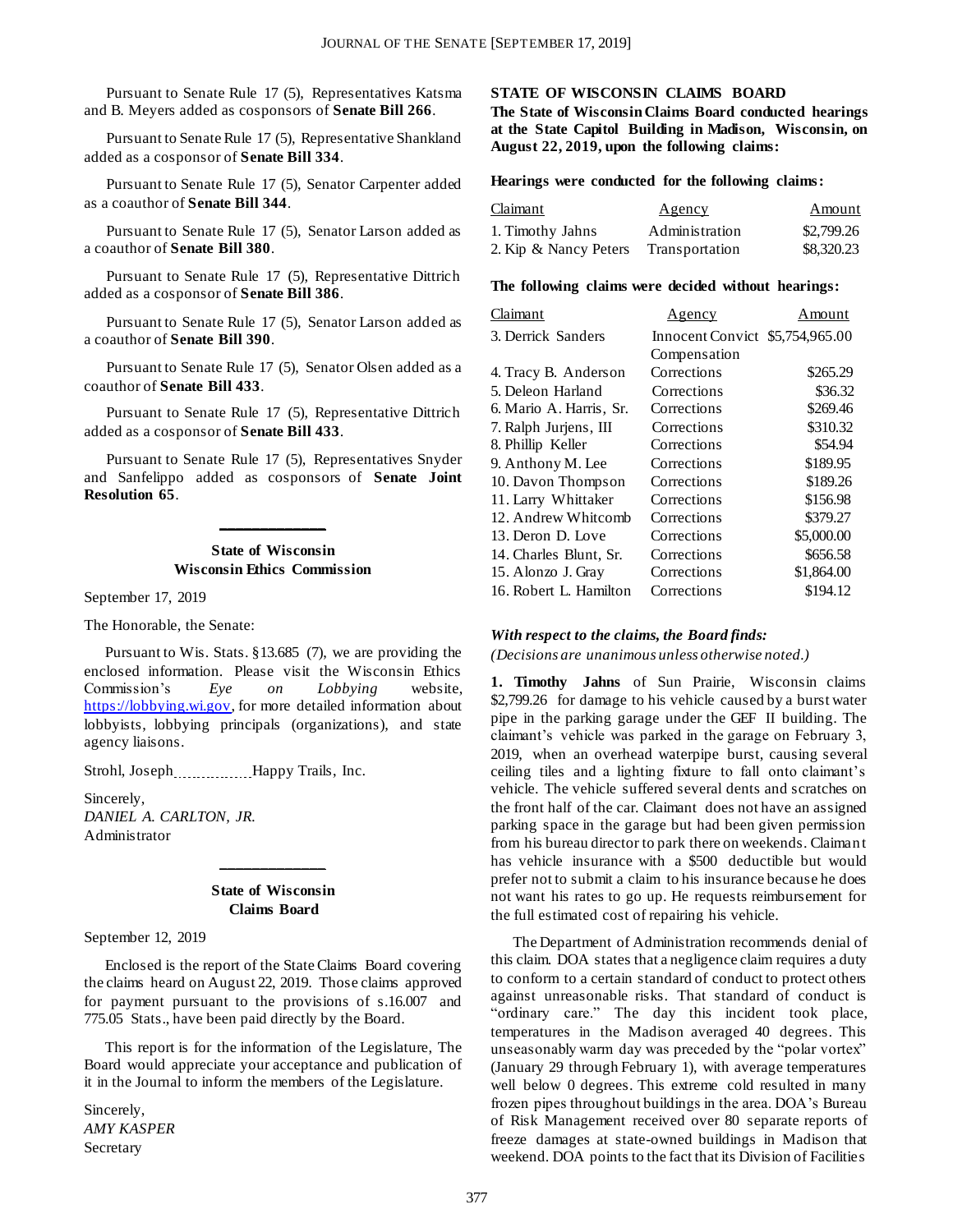Development and Management anticipated potential issues arising from the extreme temperatures and brought in extra staff that weekend to inspect DOA managed buildings, including the GEF II building. However, the pipe which cracked in this incident was covered in lagging, which precluded staff from discovering damage on visual inspection. When the damage was discovered, DOA staff took prompt action to fix it. DOA believes that this event was caused by extreme temperatures and that there was nothing the department could have reasonably done to prevent the damage to claimant's vehicle. DOA believes the damage to claimant's vehicle was unfortunate but that the department met the "ordinary care" standard and that this claim should be denied. Finally, DOA notes that claimant has vehicle insurance with a \$500 deductible. DOA believes claimant's concern regarding increased insurance rates is misplaced because, as a general matter, insurance premiums are only impacted when an insured is at fault. DOA therefore also recommends that if the Claims Board chooses to make an award to this claimant, the amount should be limited to his \$500 deductible.

The Board concludes the claim should be paid in the reduced amount of \$500.00 based on equitable principles. The Board further concludes, under authority of Wis. Stat. § 16.007(6m), payment should be made from the Department of Corrections appropriation Wis. Stat. §20.505(5)(ka ). *[Member Kasper not participating.]*

**2. Kip Peters** of Roberts, Wisconsin, claims \$8,320.23 for property damage caused by flooding of a ditch along Hwy. 65 in Roberts, Wisconsin. Claimant states that flooding of the drainage ditch has been a problem since he purchased the home in 2016. When the ditch backs up, the water spills over into his yard and in March 2019, flooded the lower level of his home. Claimant contacted St. Croix County and the Department of Transportation in 2017 and the county re-dug the ditch. Claimant notes that the water is supposed to flow north along the ditch to a drainage pond but believes the grade of the ditch is insufficient to keep the water flowing. He also notes that the Hwy. 65 culvert is a 30" concrete culvert but the culvert to the north is a 26" steel culvert. He believes this culvert is too small to accept the drainage from the larger culvert. Claimant requests reimbursement for the flood damage to his home and also asks that the drainage ditch be fixed so this doesn't happen again.

DOT recommends denial of this claim. DOT records indicate that claimant's house was built 15 years ago in a natural drainage-way. This drainage-way flows east to west from an agricultural field towards STH 65 and under the highway through a culvert pipe towards claimant's home. It then moves northwesterly through claimant's lot towards a drainage pond. DOT notes that this drainage pattern existed well before claimant's house was built. Pursuant to drainage law, DOT is obligated to pass the water under the highway to continue on its natural course, which is what occurs in this case. Several years ago, claimant contacted DOT and the department had the county clean out the ditch and add a small earthen berm to reduce the water flowing onto claimant's property. This was done as a good neighbor gesture. DOT

will continue to conduct routine maintenance of the culvert pipe and drainage ditch but is not responsible for the flow of water into the drainage-way, which existed long before claimant's house was built.

The Board concludes there has been an insufficient showing of negligence on the part of the state, its officers, agents or employees and this claim is neither one for which the state is legally liable nor one which the state should assume and pay based on equitable principles. The Board further encourages DOT to continue to discuss this issue with claimant in hopes of finding a resolution.

**3. Derrick Sanders** of Gary, Indiana, claims \$5,754,965.00 for Innocent Convict Compensation pursuant to Wis. Stat., § 775.05. In October 1993, claimant was convicted of firstdegree intentional homicide, party to a crime. Jason Bowie was shot and killed in an abandoned building in November 1992. Claimant and two other individuals, Anthony Boddie and John Peavy, were charged in the incident. Bowie was severely beaten at two different houses before being taken down an alley to a boarded-up house where he was murdered. Boddie, Peavy, and claimant were involved in the beating. At some point, Boddie and Peavy took Bowie to the boarded-up house and Boddie shot him in the head. Boddie pled guilty to first-degree intentional homicide and Peavy pled guilty to an amended charge of first-degree intentional homicide, party to a crime. Claimant entered a no-contest plea to first-degree intentional homicide, party to a crime.

Claimant states that he always maintained that he was not involved in or aware of the shooting. He states that he had ineffective legal counsel, who did not explain to him the meaning of "party to a crime." The Court of Appeals vacated claimant's plea in 1995, finding that he did not knowingly and intelligently enter the plea because he did not fully understand the potential for punishment if convicted. The case was remanded for further proceedings. In 1996, claimant's new counsel had him re-enter the same no contest plea with the same sentence he received at his original sentencing. In August 2018, the Circuit Court vacated claimant's plea, concluding that "the State has failed to demonstrate that a factual basis existed for the defendant's plea or by clear and convincing evidence that he entered his plea knowingly, voluntarily and intelligently, with an understanding of the nature of party to a crime, and more to the point, how his conduct satisfied the elements of PTAC liability." The court stated, "It would be manifestly unjust if the defendant were to remain convicted of first-degree intentional homicide, party to a crime, and therefore, he must be allowed to withdraw his plea."

In September 2018, a Milwaukee County Assistant District Attorney stated in court that he had requested police officers re-interview Boddie in August 2018, and that Boddie had attested in that interview that while he, Peavy, and claimant were all involved in the beating of Bowie, that Boddie alone took Bowie to the basement of the abandoned house and shot him. The DA's Office moved to dismiss the charges against claimant.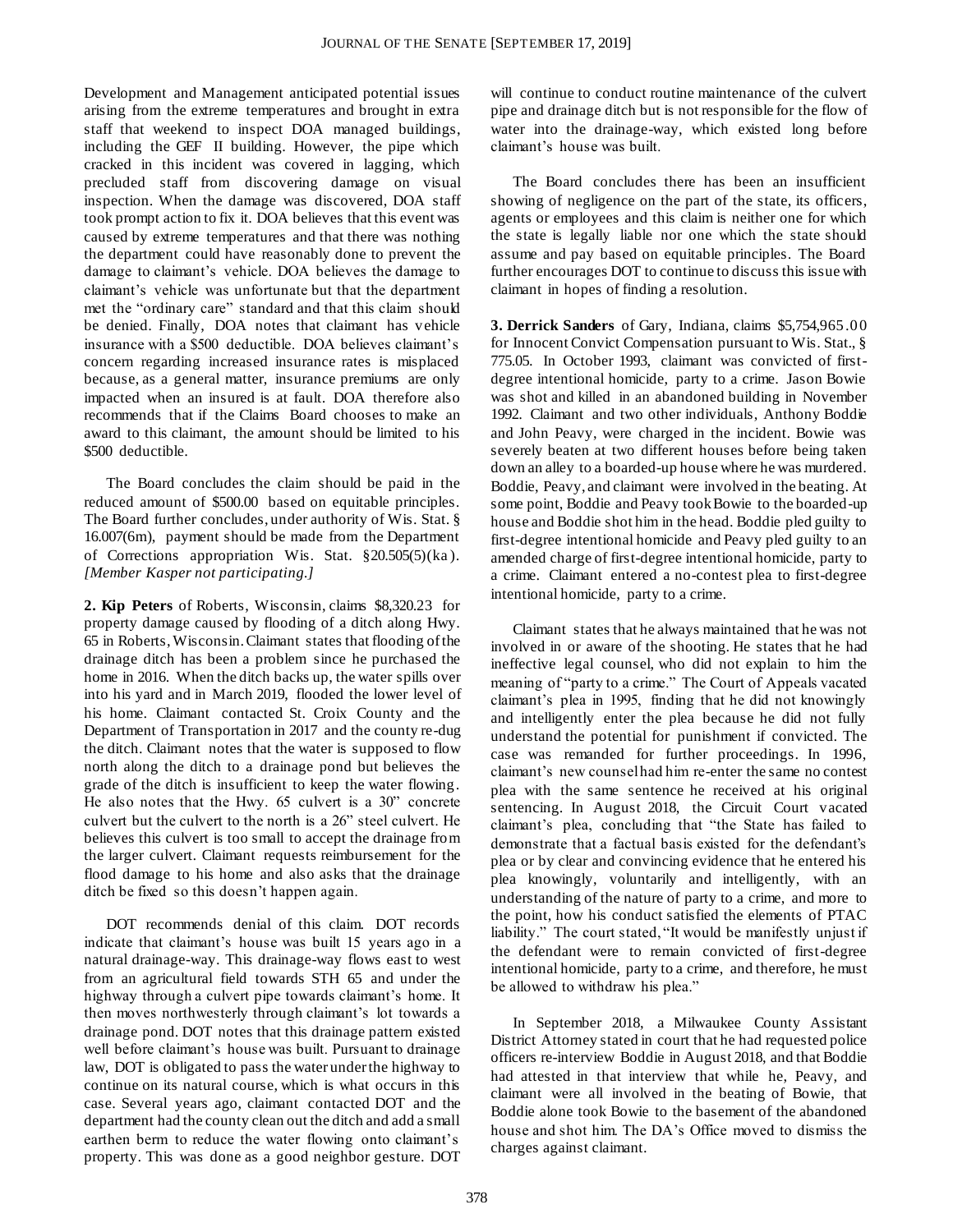Claimant states that his wrongful, 26-year imprisonment resulted in the loss of liberty, property, earning potential, and reputation. He notes that that at the time of his arrest he was employed full-time, had no criminal record and was an honorably discharged US Navy Veteran. He requests the statutory maximum reimbursement of \$25,000, plus an additional \$5,729,965 for related damages.

Based on a review of the facts surrounding the crime and claimant's petition for compensation, the Milwaukee County District Attorney's Office does not oppose this claim.

The Board defers decision of this claim to a later date in order for a hearing to be scheduled at which claimant and the Milwaukee County District Attorney's Office will be present to answer questions.

**4. Tracy B. Anderson** of Waupun, Wisconsin, claims \$265.29 for property allegedly lost by the Department of Corrections. Claimant is an inmate at Waupun Correctional Institution (WCI). In May 2018, he and his cellmate were transferred to segregation. Claimant states that Officer Leisure watched claimant pack his property into his footlocker and lock the padlock before he was transferred. Once in segregation, claimant was given the wrong shower shoes and contacted the WCI property department because he realized his property had been mixed up with that of his former cellmate. Claimant notes that he never would have traded shower shoes with his cellmate because they did not have the same shoe size. Claimant tried to resolve the property issue through the inmate complaint process, but his complaint was denied. Claimant notes that DOC staff did not follow DOC rules because the staff who packed his property did not fill out form DOC-67, which would have proved that claimant had the missing property in his possession when he was transferred. Claimant requests reimbursement for the missing property.

DOC recommends denial of this claim. DOC investigated claimant's complaint and found and returned claimant's bowl. However, the remainder of the claimed property is not found on claimant's original property inventory, and it could not be established that DOC staff was responsible for its loss. Claimant may have traded, given, sold, or bartered the property to another inmate prior to his transfer to segregation. Claimant has presented no evidence of staff negligence and this claim should be denied.

The Board concludes there has been an insufficient showing of negligence on the part of the state, its officers, agents or employees and this claim is neither one for which the state is legally liable nor one which the state should assume and pay based on equitable principles.

**5. Deleon Harland** of Waupun, Wisconsin, claims \$36.32 for unreimbursed value of property items lost by Department of Corrections staff. Claimant is an inmate at Waupun Correctional Institution (WCI). Claimant states that the clothing items were confiscated by a WCI officer, however, because the officer never filed a conduct report related to the incident, the clothing should have been returned to claimant. When claimant filed an inmate complaint to get his clothing returned, DOC staff could not find the items. DOC

reimbursed claimant for the depreciated value of the items but claimant feels he should be reimbursed for the full value of the property that DOC lost.

DOC believes claimant has been adequately compensated and that this claim should be denied. The value of claimant's lost clothing was determined based on claimant's receipts and Division of Adult Institutions policy 310.00.33, Inmate Property Depreciation Schedule. DOC reimbursed claimant \$105.78 for the lost items and does not believe he is entitled to any additional compensation.

The Board concludes there has been an insufficient showing of negligence on the part of the state, its officers, agents or employees and this claim is neither one for which the state is legally liable nor one which the state should assume and pay based on equitable principles.

**6. Mario A. Harris, Sr.** of Redgranite, Wisconsin, claims \$269.46 for the value of a typewriter, ribbons, and correction tape. Claimant is an inmate at Redgranite Correctional Institution. Claimant purchased the typewriter in August 2017. Claimant was transferred to segregation from April 16- 21, 2018. When his typewriter was returned to him, it would not type. Claimant alleges that the typewriter worked fine prior to his transfer and points to statements from several other inmates who witnessed him using his typewriter before he was sent to segregation. Claimant filed a complaint against DOC officer Richter, who had packed his property when he was transferred. On April 26, 2018, claimant was sent back to segregation. He alleges that CO Richter brought claimant's typewriter to his segregation cell several days later and broke off a piece of the typewriter in front of claimant and other witnesses stating, "You're not getting it back now cause it's broke." Claimant points to cell searches conducted on April 9 and 16, 2018, which found no problem with his typewriter. He also notes that the typewriter would have again been inspected upon his transfer to segregation on April 16th and would not have been returned to him had it been broken or tampered with. Finally, claimant notes that although DOC alleges that he tampered with the machine, the department states that items were found inside the machine, in an area inaccessible unless the typewriter is taken apart. Claimant states that inmates do not have access the tools necessary to take apart a typewriter, so he could not have been responsible for this alleged tampering.

DOC recommends denial of this claim. A DOC Complaint Examiner determined that in addition to not working, the typewriter had been tampered with—one of the safety seals was partially removed and folded paper, a metal piece, and red plastic pieces were found inside the machine in area you cannot access without taking the machine apart. DOC states that claimant has presented no evidence that the typewriter was mishandled by DOC staff. He also has provided no evidence to support his allegation that CO Richter deliberately damaged the typewriter. DOC also notes that although claimant attempts to establish a timeline showing that the typewriter was damaged while under DOC staff control, the only thing his timeline establishes is that the tampering damage occurred while it was under claimant's control and not DOC's.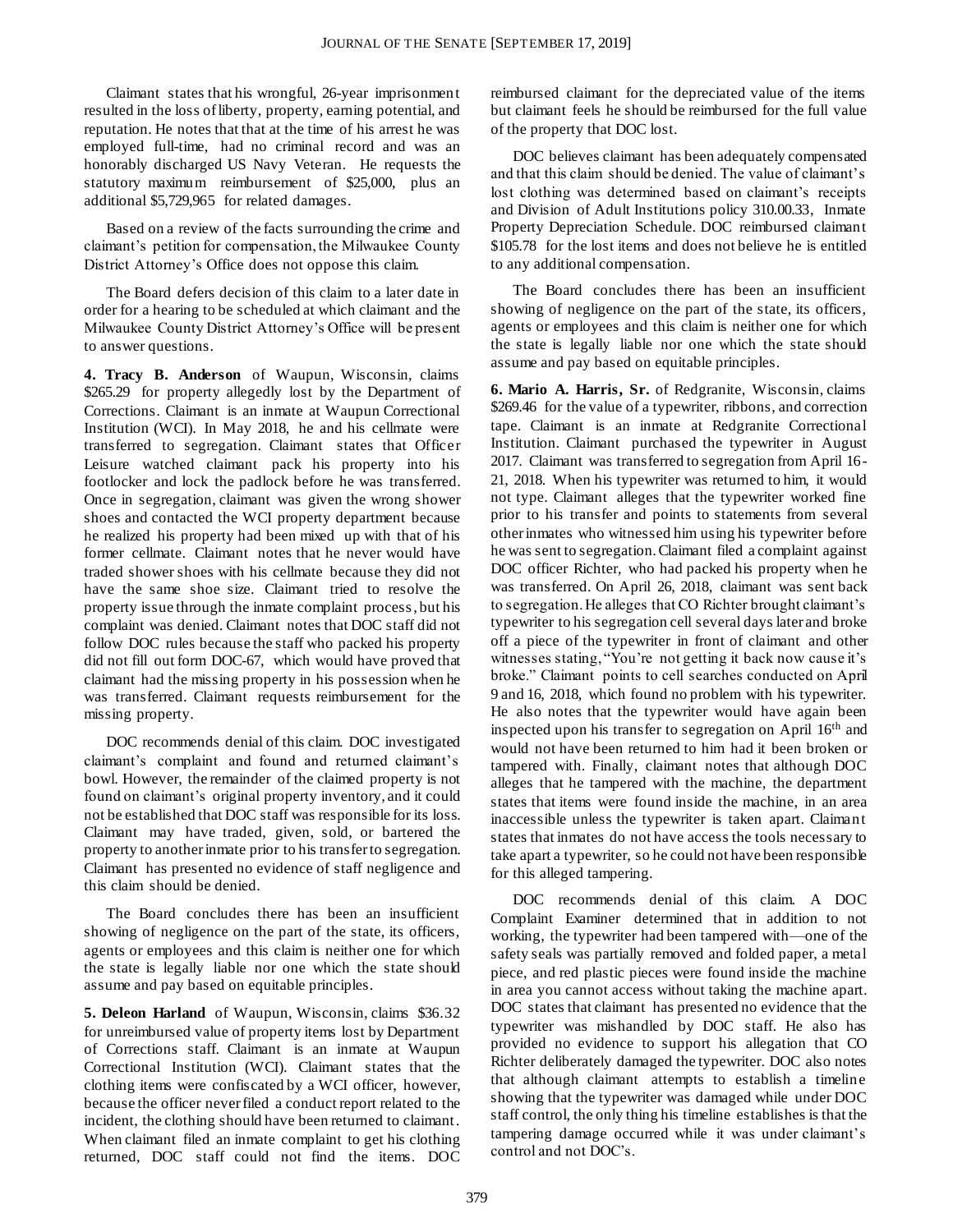The Board concludes there has been an insufficient showing of negligence on the part of the state, its officers, agents or employees and this claim is neither one for which the state is legally liable nor one which the state should assume and pay based on equitable principles.

**7. Ralph Jurjens, III** of Portage, Wisconsin, claims \$310.32 for the value of a television allegedly damaged by Department of Corrections staff. Clamant purchased his TV in January 2015. From the beginning, he had problems with the buttons on the unit. He states that his father spent several months trying to resolve the problem with the vendor. Claimant eventually decided to return the TV before the 6 month warranty ran out. He states that on July 8, 2015, he gave the TV to Property Sergeant Willett, explained the problems he'd been having and that the TV was being returned to the vendor under the warranty. Sgt. Willett gave claimant a property receipt for the TV and noted no damage to the unit on the receipt. Claimant states that if the TV had been damaged when he turned it over, Sgt. Willett would have noted the damage on the receipt and confiscated the television as contraband. On July 20, 2015, property staff told claimant that the vendor invalidated the warranty because the claimant had dropped the TV and the screen was cracked. Claimant contacted various staff members to try and determine how the television was damaged and who told the vendor he had dropped it. He eventually filed an action in small claims court but was told it was not the proper forum for relief. Claimant believes Sgt. Willett and other property staff had a ministerial duty to properly process and care for his property and that they clearly failed to do so. They failed to plug in and test the unit in front of claimant, which is a violation of DOC rules and told the vendor claimant had dropped the TV, which is untrue. Claimant believes that DOC staff sometimes deliberately damage inmate property in order to "screw with" inmates. In response to DOC's complaint that this incident happened 3.5 years ago, claimant points to the fact that inmates have limited access to the library in order to research and prepare claims and that he is well within the 6-year statute of limitations.

DOC recommends denial of this claim. DOC believes claimant has provided no evidence of staff neglect. DOC states that the fact Sgt. Willett did not notice the cracked screen upon receipt of the TV is not proof that he should have noticed it. For instance, the crack may only have been visible when the TV was on, or the unit may have been handed to him with the screen facing away from him. DOC states that there is no reason that property staff would not have reported accidentally damaging claimant's TV. DOC notes that claimant waited 3.5 years to bring this claim, which limits the department's ability to investigate. DOC points to the original investigation of this incident, which found no negligence on the part of DOC staff. DOC notes that claimant's belief that DOC staff deliberately damage inmate property "so the inmate gets screwed" is not evidence of staff misconduct or negligence.

The Board concludes there has been an insufficient showing of negligence on the part of the state, its officers, agents or employees and this claim is neither one for which the state is legally liable nor one which the state should assume and pay based on equitable principles.

**8. Phillip Keller** of Waupun, Wisconsin, claims \$54.94 for the cost of glasses allegedly lost by Department of Corrections staff. Claimant transferred from the Wisconsin Resource Center (WRC) to Waupun Correctional Institution (WCI) on July 31, 2018. Claimant alleges that he arrived at WCI with two pair of personal glasses, that he had both pair in his possession at WCI until he was moved to observation, and that when he returned to his regular cell and his property was returned to him he only received one pair of glasses. Claimant also alleges that the glasses were lost by WRC staff prior to his transfer to WCI and that only one pair came with him to WCI. Claimant filed a complaint at WCI about his lost glasses. In that complaint he alleged that he arrived at WCI with two pair of personal glasses and one pair of state glasses. WCI rejected his complaint. Claimant states that the glasses in the photographs provided by DOC are not his glasses and requests reimbursement for the allegedly lost pair of personal glasses.

DOC recommends denial of this claim. DOC states that when the claimant's property was inspected upon his transfer to WCI, one of his pairs of personal glasses was broken and was therefore designated as contraband and withheld from his property. DOC rules allow one glasses case per pair of glasses, however, an inexperienced officer did not pull the case for the broken pair out of claimant's property. DOC alleges that this error led another officer to incorrectly assume claimant had two pair of glasses in his property and note that number on a later property inventory. DOC has photos of the broken/contraband glasses showing the serial numbers and the vendor has confirmed that they are the glasses sold to claimant. DOC believes claimant is attempting to take advantage of paperwork errors made by inexperienced staff to get money from the state.

The Board concludes there has been an insufficient showing of negligence on the part of the state, its officers, agents or employees and this claim is neither one for which the state is legally liable nor one which the state should assume and pay based on equitable principles.

**9. Anthony M. Lee** of Green Bay, Wisconsin, claims \$189.95 for the cost of a television allegedly broken by staff at Green Bay Correctional Institution. Claimant alleges that on September 19, 2018, Officer Wells searched his cell. Claimant states that when he returned to the cell, he found his TV was sitting screen-down on his desk and that the screen was cracked. He alleges that he spoke to Officer Wells on September 24, 2018, and that she admitted that she had tripped over a cord and knocked the TV off the desk during the cell search. She allegedly stated that she put the TV back on the desk but did not check the screen. Claimant states that Officer Wells and other Department of Corrections staff repeatedly told him they would "do something" about his TV but that he was eventually forced to destroy it. Claimant filed an inmate complaint about the damage to his television, but DOC rejected his complaint. Claimant requests reimbursement for his broken television.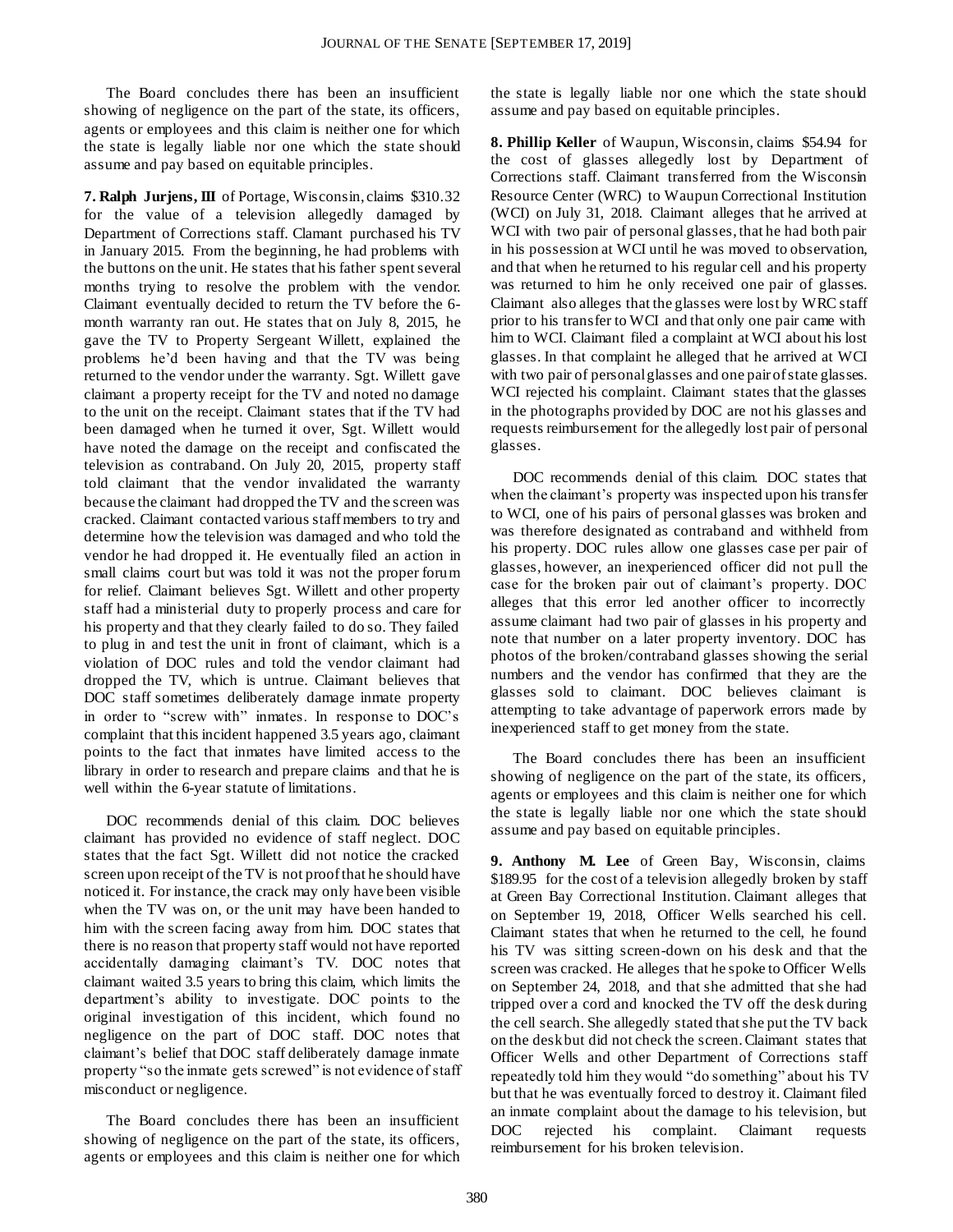DOC recommends denial of this claim. DOC notes that claimant first filed a complaint about his damaged TV in November 2018, alleging that the incident took place on October 10, 2018. DOC records showed that there was no search of claimant's cell and that Officer Wells was not even working on that date. Claimant filed another complaint in February 2019 alleging that the same incident actually took place on September 19, 2018. DOC records again showed there was no search of claimant's cell on that date and Officer Wells denies searching his cell or breaking his television. DOC believes claimant has provided no evidence that his TV was damaged by staff and recommends denial of this claim.

The Board concludes there has been an insufficient showing of negligence on the part of the state, its officers, agents or employees and this claim is neither one for which the state is legally liable nor one which the state should assume and pay based on equitable principles.

**10. Davon Thompson** of Waupun, Wisconsin, claims \$189.26 for a tablet as well as songs and a game stored on the tablet, which was allegedly damaged by Department of Corrections staff. Claimant is an inmate at Waupun Correctional Institution. He alleges that his tablet was not damaged when he was placed in segregation in January 2019. When he was released from segregation his tablet was not returned to him with his other property because the screen was cracked. Claimant filed an inmate complaint, but it was denied. Claimant alleges that DOC did not adequately investigate his complaint because they did not interview his cellmate, who could have told them the tablet was not broken prior to claimant's transfer to segregation. Claimant states that DOC never believes inmates and does not take their property complaints seriously. He requests reimbursement for the cost of the tablet and the songs and game stored on it which he was not able to retrieve.

DOC recommends denial of this claim. DOC points to the fact that the officer who packed up claimant's cell when he was sent to segregation clearly noted that the tablet was damaged on the Temporary Lockup Property Form and that a statement from claimant's cellmate would not have refuted that fact. DOC notes that it settled a prior property damage claim with claimant, in which there was evidence of staff negligence, and believes claimant is simply trying to take advantage of that prior settlement. DOC states that claimant has presented no evidence staff is responsible for the damage to his tablet and recommends denial of this claim.

The Board concludes there has been an insufficient showing of negligence on the part of the state, its officers, agents or employees and this claim is neither one for which the state is legally liable nor one which the state should assume and pay based on equitable principles.

**11. Larry Whittaker** of Green Bay, Wisconsin, claims \$156.98 for the cost of a television allegedly damaged by Department of Corrections staff. Claimant is an inmate at Green Bay Correctional Institution. In August 2018 he was injured in a basketball game and spent several weeks recovering in the Health Services Unit. While he was recovering, his property was packed up. When he was

released to a new cell, his property was returned, and he immediately noticed that his TV was broken. He states that his TV was in perfect working condition prior to his injury. Claimant alleges that he verbally notified staff of the damage that same night and was told he needed to file an inmate complaint. Claimant states that he had to wait several days for an inmate complaint form because the unit was out of the forms. He believes DOC staff did not properly respond to his initial verbal complaint or properly investigate once he filed his complaint. He requests reimbursement for his damaged television.

DOC recommends denial of this claim DOC notes that claimant waited a couple of days after receiving his TV to report the damage. DOC questioned staff working that night and they denied that he verbally informed them that his TV was returned damaged. DOC believes claimant has failed to provide any evidence that DOC staff is responsible for this damage and recommends denial of this claim.

The Board concludes the claim should be paid in the amount of \$156.98 based on equitable principles. The Board further concludes, under authority of Wis. Stat § 16.007(6m), payment should be made from the Department of Corrections appropriation Wis. Stat.  $\S$  20.410(1)(a).

**12. Andrew Whitcomb** of Waupun, Wisconsin, claims \$379.27 for the value of property allegedly lost by Department of Corrections staff. Claimant is an inmate at Waupun Correctional Institution. In June 2018, he was sent to segregation after a physical altercation with a DOC officer and the entire unit was placed on lockdown for 7-9 days. Claimant states that DOC staff was responsible for packing up his cell in a timely fashion and storing his property while he was in segregation. He alleges that 7-8 days after the altercation, DOC staff told him his property had "just" been packed up. Claimant believes it was irresponsible for DOC to wait 7-8 days to pack up his property. When he was released from segregation and his property was returned to him, claimant alleged multiple items were missing. Claimant believes that DOC staff may have intentionally "lost" the items in retaliation against him for the physical altercation with the officer. Claimant notes that other inmates were on lockdown during the time his property was left unattended, so they would not have been able to steal it. Finally, claimant believes DOC brought up his conduct record for the sole purpose of prejudicing the Claims Board against him. He requests reimbursement for his missing property.

DOC recommends denial of this claim. DOC denies that it took 7-8 days to pack claimant's property. DOC records indicate that his property was in fact packed the morning after the incident. DOC points to the Temporary Lockup Packing form, which shows that the allegedly lost items were not in claimant's property at the time his cell was packed up. DOC notes that claimant has a history of trading and possessing property items outside of approved channels and of altering property to create new items. DOC brings up this history because it is relevant to claimant's credibility in this claim. DOC believes it is likely that the allegedly missing property items were previously traded, stolen, otherwise disposed of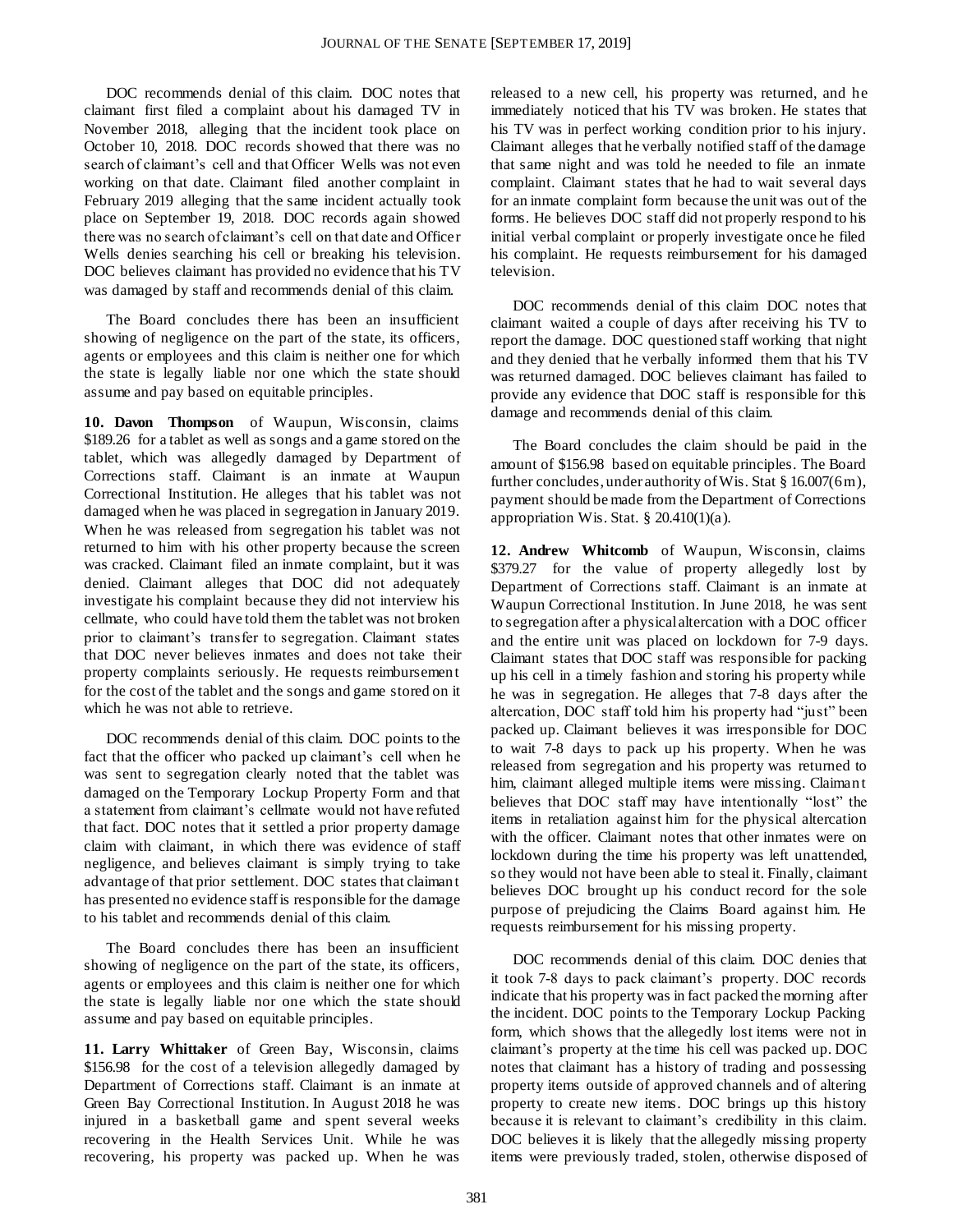prior to the June 2018 incident and recommends denial of this claim.

The Board concludes there has been an insufficient showing of negligence on the part of the state, its officers, agents or employees and this claim is neither one for which the state is legally liable nor one which the state should assume and pay based on equitable principles.

**13. Deron D. Love** of Waupun, Wisconsin, claims \$5,000.00 for property loss and damage allegedly caused by Waupun Correctional Institution staff over several years, as well as allegedly improper deductions taken from his inmate account. Claimant alleges many instances of Department of Corrections staff losing, damaging, or throwing away his property. He alleges that they do so to retaliate against him for filing complaints against them. He states that DOC staff lie and cover up for each other. He also alleges that DOC is improperly deducting 50% from the gift money sent by is family even though the court told them they are only allowed to take 25% from his wages. Claimant states that he has filed inmate complaints related to these issues, but that DOC never does anything. He requests \$2,500 reimbursement for his property and \$2,500 reimbursement for the deductions from his account.

DOC recommends denial of this claim. Despite multiple attempts by Claims Board staff to get additional documentation from claimant, his allegations of loss are vague and lack documentation to support any reasonable conclusion that DOC is responsible for the alleged losses. Claimant has also failed to provide evidence that he has exhausted his administrative remedies for these alleged losses. DOC notes that its Inmate Complaint Review System has processed 83 complaints from claimant in the past two years. DOC believes claimant has failed to provide evidence that supports his claim and therefore it should be denied.

The Board concludes there has been an insufficient showing of negligence on the part of the state, its officers, agents or employees and this claim is neither one for which the state is legally liable nor one which the state should assume and pay based on equitable principles.

**14. Charles Blunt, Sr.** of Black River Falls, Wisconsin, claims \$656.58 for restitution money allegedly taken illegally from claimant's inmate account. Claimant was sentenced in January 1995 with a restitution amount "to be determined." In June 1996, the court ordered restitution in the amount of \$17,431.94. Claimant points to the fact that this order, eighteen months after his sentencing, is well past the 90-day limit set forth in Wis. Stat.

§ 971.04(g)(c). Claimant states that he was never notified of this restitution order. Claimant completed his sentence but was again incarcerated in 1999. In October 2000, his 1995 case was discharged. In 2016, after the installation of new accounting software, the Department of Corrections began to deduct restitution money from claimant's account for the 1995 case. Claimant filed a complaint with DOC that he received no notice of the restitution order and the case was discharged but DOC continued to deduct the money. Claimant filed a court action and the court vacated the restitution order in October 2017. Claimant tried to get the deductions refunded to his account, but DOC refused. Claimant believes DOC contacted the court and got it to erroneously change his discharge date to allow them to take money for the 1995 case. He believes DOC did this in retaliation for his filing a complaint against them. Claimant denies DOC's assertion that he was aware of the restitution order because of 1996 account deductions, because those deductions were for another case.

DOC recommends denial of this claim. DOC states that there was no negligence by DOC staff, which was following a valid court order at the time the deductions were made. The money taken from claimant's account had already been disbursed by DOC when the restitution order was vacated by the court and the court did not order DOC to reimburse claimant. DOC notes that claimant's argument that the department cannot deduct money related to discharged cases is incorrect. Wis. Stat. § 301.32(1), provides that the department may use inmate money "for the benefit of the prisoner" and the courts have found that withdrawing money to satisfy unpaid restitution is for an inmate's benefit even in the absence of a legal obligation to pay the restitution. DOC denies claimant's allegation that it asked the court to change the discharge date of the 1995 case and notes that the discharge date was not actually changed by the court. Finally, DOC states that the claimant must have been aware of the restitution for the 1995 case because in 1996, restitution was deducted from his account for the 1995 case.

The Board concludes there has been an insufficient showing of negligence on the part of the state, its officers, agents or employees and this claim is neither one for which the state is legally liable nor one which the state should assume and pay based on equitable principles.

**15. Alonzo J. Gray** of Black River Falls, Wisconsin, claims \$1,864.00 for restitution money allegedly taken illegally from his inmate account. Claimant was sentenced in 2001 with a restitution amount "to be determined." Claimant points to the fact that the judge specifically stated at sentencing, "If there is restitution owing, it's got to be brought to my attention within 90 days of today's date or I don't have the power to order restitution." Despite this 90 day limit, in May 2003, Department of Corrections Probation and Parole Agent Amity Roberts sent a memo to the District Attorney to get restitution imposed. Claimant believes Roberts conspired with the DA's Office to deprive claimant of due process and illegally impose restitution. In September 2003, the court ordered this restitution. Claimant alleges he was never notified of this order and remained unaware of the restitution until DOC installed a new accounting system in 2016 and began deducting the money from his account. Claimant filed a court challenge and the court vacated the restitution in July 2018. Claimant states that this restitution was illegally imposed, and requests refund of the money taken by DOC.

DOC recommends denial of this claim. DOC notes that Agent Roberts did not enter a restitution order for the claimant, the court did so. Her memo to the District Attorney states "…. we are providing you will all of the relevant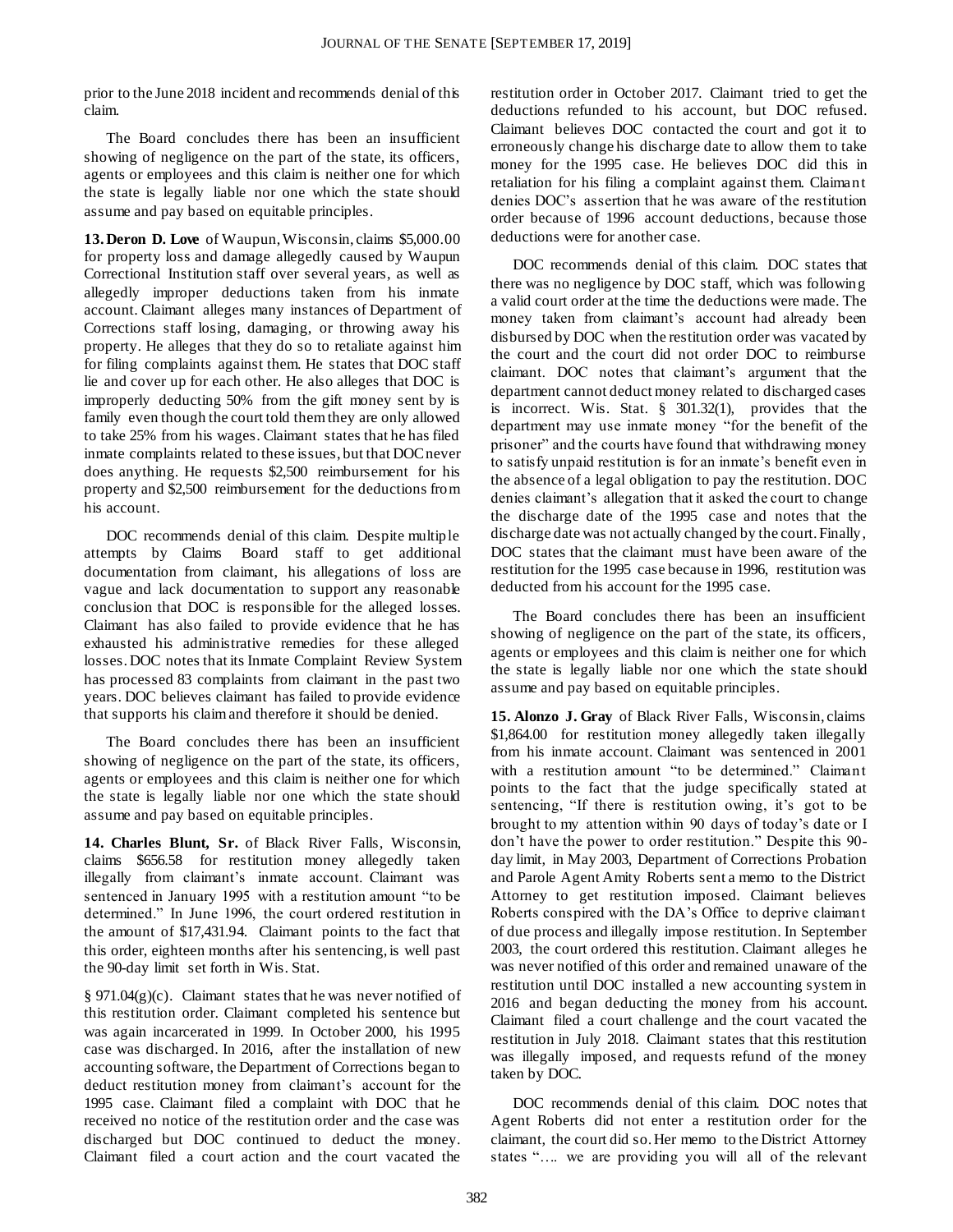information gathered to date by the DOC in this case for whatever use you believe is appropriate." Agent Roberts did not "conspire" with the DA's office, but simply notified them that there were outstanding burial costs related to the case. In September 2003 the court issued a restitution order and DOC deducted restitution based on that order. By the time the court vacated the restitution order in July 2018, the full restitution amount had been deducted from claimant's account and disbursed to the victim. The court did not order DOC to refund the money and DOC policy DAI 309.45.02 does not require DOC to claw back restitution money from victims once it has been disbursed. There was no negligence on the part of DOC staff in the collection and disbursement of this money and the claim should be denied.

The Board concludes there has been an insufficient showing of negligence on the part of the state, its officers, agents or employees and this claim is neither one for which the state is legally liable nor one which the state should assume and pay based on equitable principles.

**16. Robert L. Hamilton** of New Lisbon, Wisconsin, claims \$194.12 for refund of money deducted from his inmate account related to two convictions. Claimant states that the Department of Corrections deducted \$117.58 restitution for case no. 95CF1012 beginning in November 2016, but that he had already paid this restitution when he was released in December 1996. Claimant points to the fact that upon his release, the money in his account was given to his parole agent, who would have deducted any restitution still owed before giving him the remaining money and the fact that he received \$135.45 means his restitution must have been paid. He also states that case no. 95CF1012 was discharged in 2000, therefore the department had no authority to deduct restitution money for this case after that date, pursuant to *Markovic v. Litscher.* In the second instance, DOC deducted \$76.54 for restitution in case no. 96CF444. Claimant states that restitution was not ordered at sentencing, but in 1998 a DOC agent provided a restitution form to the court that falsely attested she had discussed the restitution amount with claimant and that he agreed to it. Claimant states that he was never informed of this restitution amount and was not present at the restitution hearing as he should have been. He also notes that the court never amended his original Judgment of Conviction with the restitution amount, therefore, DOC was bound by the original JOC which did not order restitution. Claimant filed a motion with the court and the restitution order was vacated. Claimant believes that in both of these cases DOC acted unlawfully, and requests reimbursement of the funds deducted from his account.

DOC recommends denial of this claim. Regarding case no. 95CF1012, DOC states that claimant had not previously paid this restitution and a check of his inmate account history show no prior payments related to this case. DOC also notes that although *Markovic* bars DOC from collecting on discharged cases from inmate *wages*, it does allow deductions from outside monies. Claimant earns no wages and these deductions were made from outside funds. Regarding case no. 96CF444, DOC states that no DOC employee misled or compelled the court to order restitution. DOC provided information to the court and the court decided to order restitution and impose that restitution as a separate order rather than amending claimant's original JOC. DOC states that in both of these cases, the department was acting pursuant to a valid court order when these amounts were deducted from claimant's account. The deducted funds were disbursed to claimant's victims and neither the court nor DOC rules require that the department retrieve this money from those victims.

The Board concludes there has been an insufficient showing of negligence on the part of the state, its officers, agents or employees and this claim is neither one for which the state is legally liable nor one which the state should assume and pay based on equitable principles.

#### *The Board concludes:*

#### **That payment of the amounts below to the identified claimants from the following statutory appropriations is justified under § 16.001 (6)(b), Stats:**

| Timothy Jahns   | \$500.00 | Wis. Stat. $\S 20.505$ (5)(ka) |  |
|-----------------|----------|--------------------------------|--|
| Larry Whittaker | \$156.98 | Wis. Stat. § 20.410 $(1)(a)$   |  |

**That decision of the following claim is deferred until a later date:**

Derrick Sanders

#### **That the following identified claimants are denied:**

Kip & Nancy Peters Tracy B. Anderson Deleon Harland Mario A. Harris, Sr. Ralph Jurjens, III Phillip Keller Anthony M. Lee Davon Thompson Andrew Whittcomb Deron D. Love Charles Blunt, Sr. Alonso J. Gray Robert L. Hamilton

#### **Dated at Madison, Wisconsin this 11th day of September, 2019.**

#### *COREY FINKELMEYER*

Chair, Representative of the Attorney General

#### *AMY KASPER*

Secretary, Representative of the Secretary of Administration

*RYAN NILSESTUEN* Representative of the Governor

*LUTHER OLSEN* Senate Finance Committee